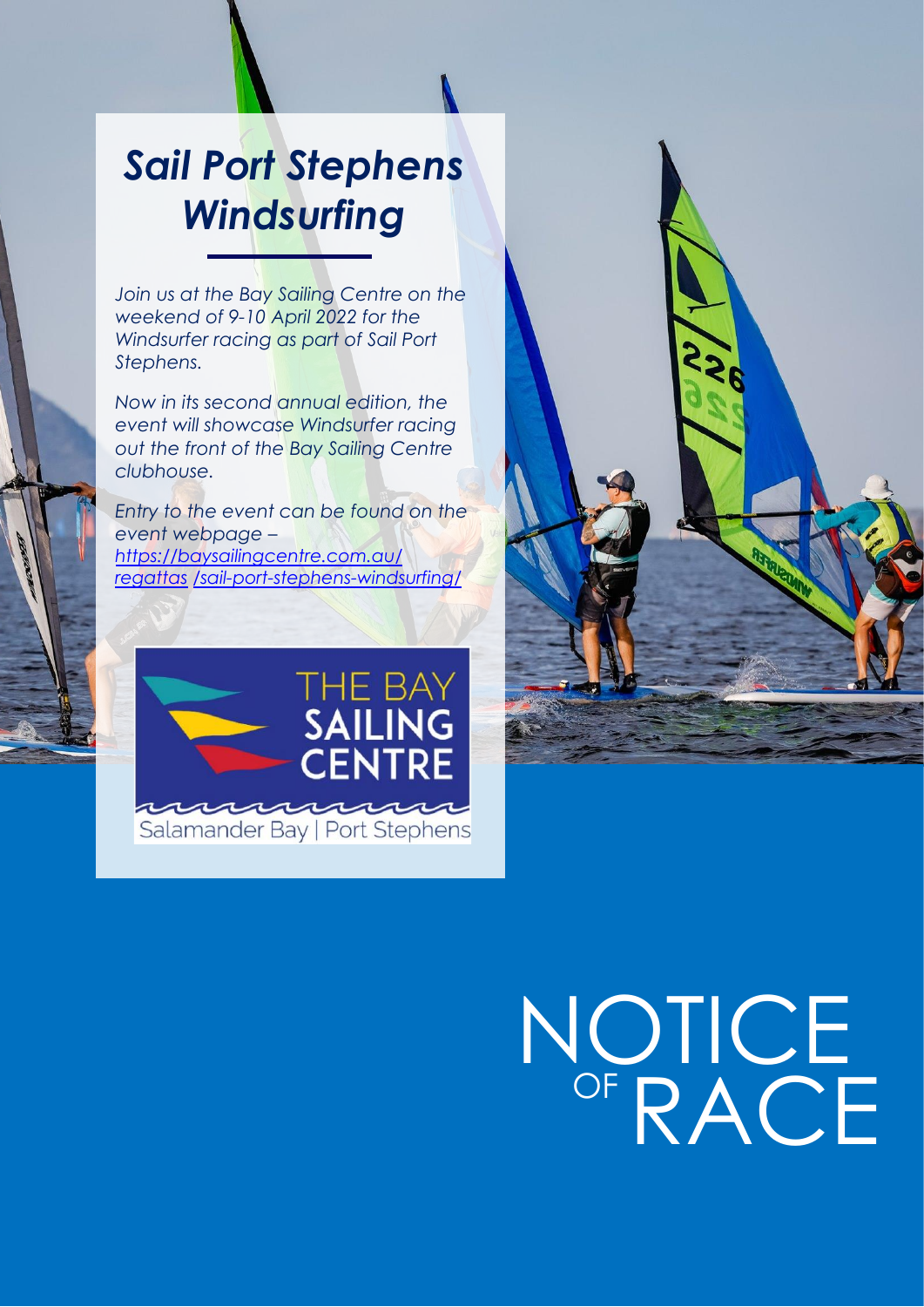# **For: WINDSURFER LT, ONE DESIGN & ORIGINAL WINDSURFER BOARDS AND RIGS**

## **Windsurfer Class NSW NOTICE OF RACE for the 2022 Sail Port Stephens Regatta**

**Our Class Sponsors –**

**National Sponsors** 

*Thank you: Windgenuity, Mobium, Surflogic, Vaikobi, Ivadore* 

**New South Wales Sponsors** 

*Thankyou: WSS Boards, OneDesygn / LT1* 

**Dates: 9th & 10th April 2022**

### **Location: The Bay Sailing Centre 147B Seaview Cres, Soldiers Point NSW 2317**

Note This event is run by Newcastle Cruising Yacht Club and the Bay Sailing Centre; while our Class supports this event, it is not run by the Windsurfer Class.

**Entry Fee: \$75**

**Please click on the following link for entry:** *https://baysailingcentre.com.au/regattas/sail-port-stephenswindsurfing/*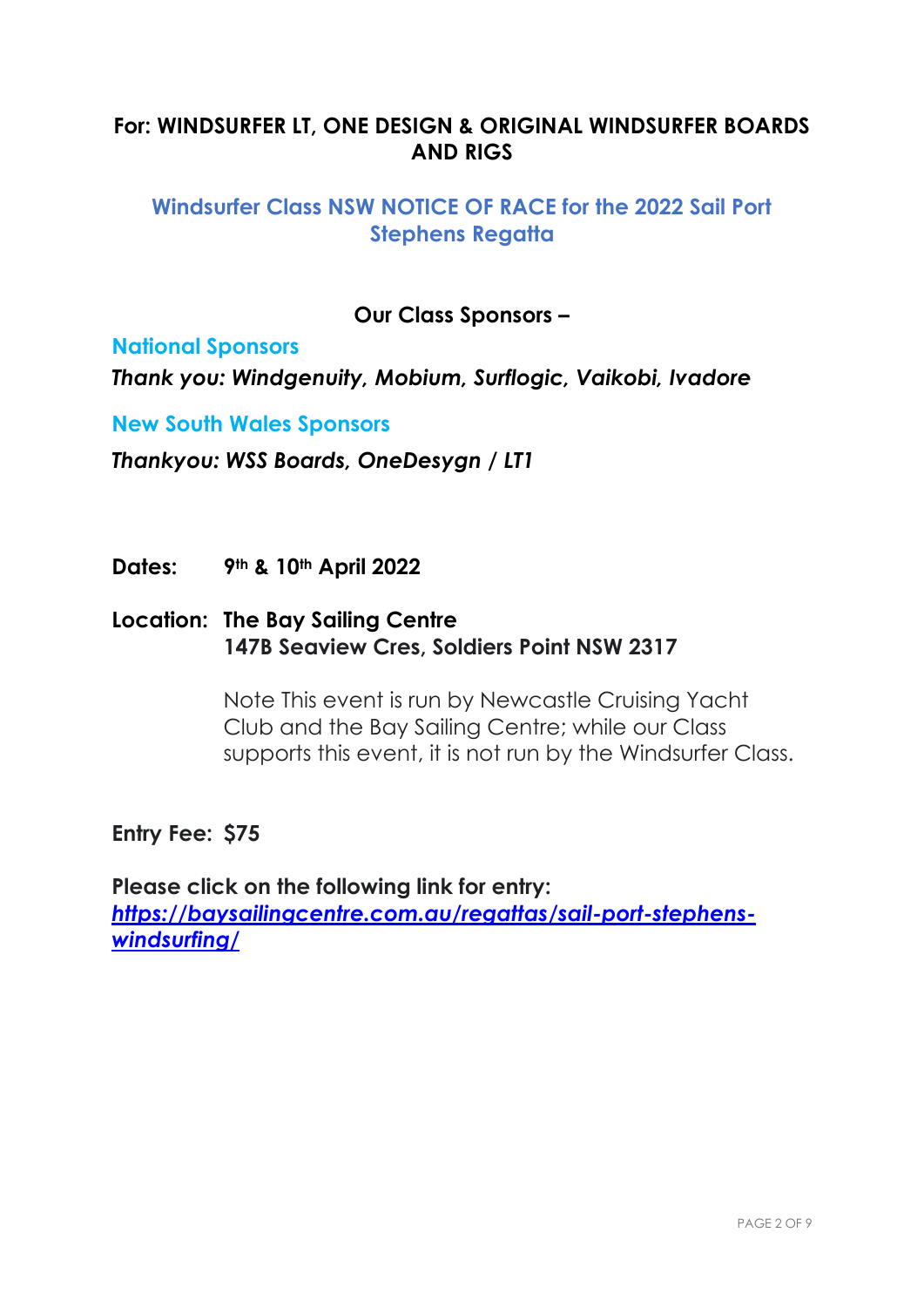#### **1. RULES**

1.1 The 2022 NSW Windsurfer Class Sail Port Stephens Regatta will be governed by the rules as defined in The Racing Rules of Sailing (RRS) 2021-2024, the Australian Sailing Prescriptions and the International Windsurfer Class Association (IWCA) class rules, except where these are changed by the Notice of Race (NOR) or by the Sailing Instructions (SIs).

#### **2. ELIGIBILITY**

- 2.1 The regatta Series is open to competitors using: Windsurfer LT, One Design sailboards and equipment complying with IWCA class rules, as varied by the Sailing Instructions; or Original Windsurfer sailboards and equipment, I.E. original design Windsurfer boards equipped with non-retractable dagger boards and short batten original Windsurfer Dacron sails of approximately 6.3m<sup>2</sup> . Sailors under 15 years of age are permitted to use windsurfer trainer sails of 4.5m<sup>2</sup>, 4.0m2 or less, preferably Windsurfer branded, dacron or mylar construction or as approved by discretion of the organising committee of Class Reps.
- 2.2 Eligibility for age group Categories shall be calculated using the competitor's age on 9 April 2022. It is intended that the only age Categories that may be scored will be the Youth and Ancient Mariner (over 70) Categories as detailed below in Clause 9.
- 2.3 Every competitor shall be a member of Windsurfer Class Association of Australia (WCAA) and have Australian Windsurfing Association (AWA) public liability insurance.

You may join the WCAA and obtain insurance here – http://www.windsurferclassaus.com/class--membership.html

- 2.4 All competitors shall wear whilst racing personal flotation devices which are in good condition and are in accordance with the specifications approved by the National Authority at or above the minimum level required (I.E. L50/ level 50). No inflatable PFD's permitted.
- 2.5 Covid-19 Eligibility Criteria must also be met. See Clause 10.

#### **3. SAILING INSTRUCTIONS**

3.1 Sailing Instruction will be available by Wednesday 6 April 2022.

#### **4. RACING AREA**

4.1 Competition will be conducted on the waters in the vicinity of each of the Bay Sailing Centre. Courses will likely be in a "triangle - hotdog" configuration i.e. A windward leg. two reaching legs around a wing mark and a windward return finishing downwind. Details of the chosen course will be confirmed at the prerace briefing for the event.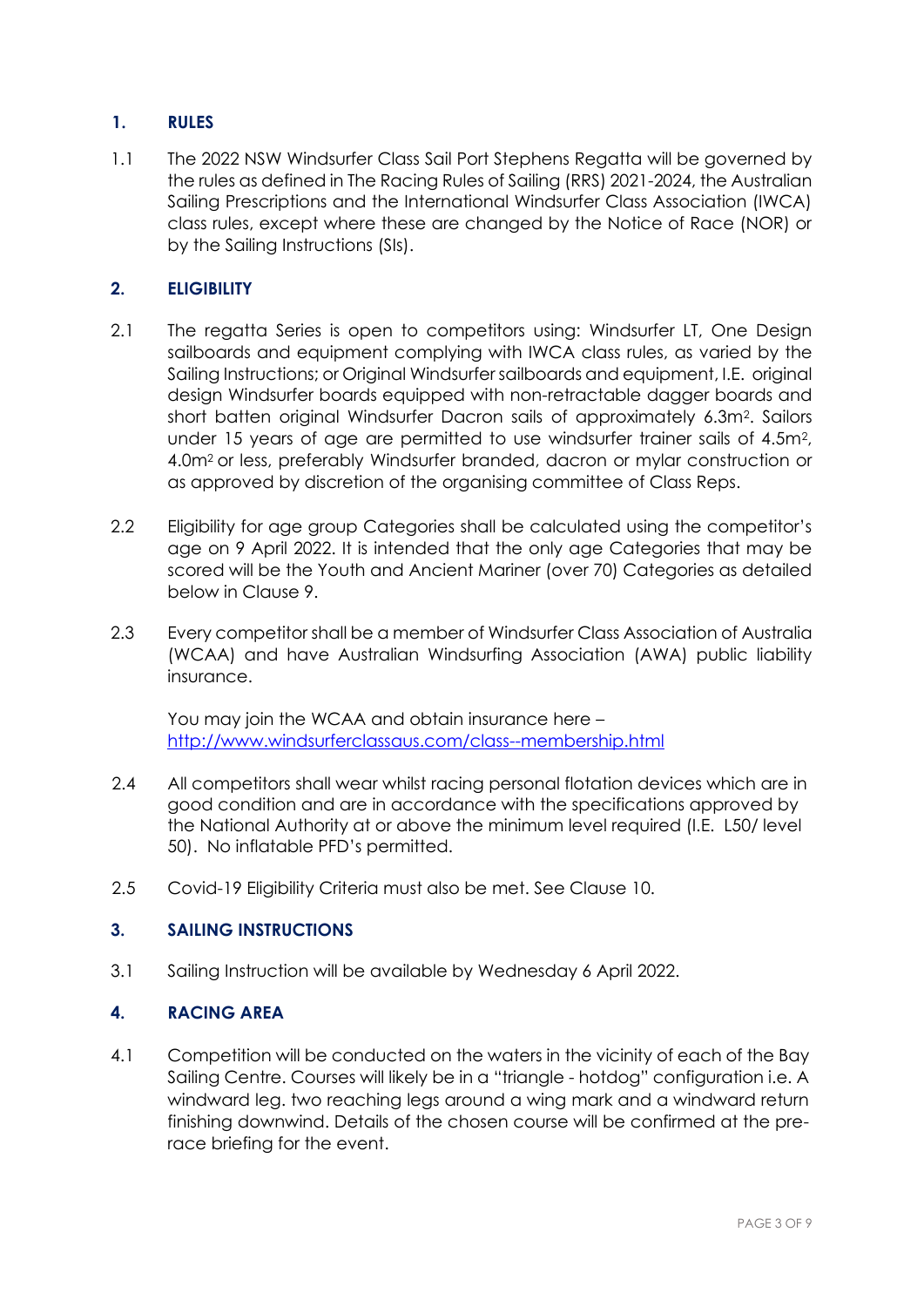#### **5. SCHEDULE**

- 5.1 The competition schedule will be in accordance with the following as well as notices to competitors.
- 5.2 The championship is an 'on call' regatta. The event/s for each day will be advised at that day's briefing.
- 5.3 Based on wind conditions it is planned to run at least up to 5 races per day. Last Race to commence before 1600 hours on Saturday and 1500 hours Sunday. It is likely to be 3 races per day with first over the line expected around the 40 minute mark.

| <b>Date</b>        | <b>Event</b>                                                          |
|--------------------|-----------------------------------------------------------------------|
| Saturday 9th April | $(0900 - 1030)$ – Weigh in and registration                           |
|                    | (1030 – 1100) – Information session / Briefing / Sailing Instructions |
|                    | (1600) – Latest possible Warning Signal                               |
|                    | Bar & BBQ after racing                                                |
| Sunday 10th April  | (1030 – 1100) – Information session / Briefing / Sailing Instructions |
|                    | (1500) – Latest possible Warning Signal                               |
|                    | Bar & BBQ after racing                                                |
|                    | Prizegiving Ceremony asap after racing at BSC Clubhouse               |

#### *Table 2. Schedule*

#### **6. BOARD STORAGE**

There is no board storage provided at this event, competitors will be responsible for their board storage.

#### **7. BOARD CHARTER**

- 7.1 Competitors may be able to charter boards. This may also apply to locals and sailors from other classes based on availability.
- 7.2 For charter hire contact Windgenuity Ph: 02 9982 6444 for information on fees and availability for pickup at Cromer in most instances.

#### **8. MEASUREMENT**

8.1 Boards & rigs may be inspected at any time during the regatta for compliance with IWCA class rules. You may view the IWCA 2020 Windsurfer Class Rules here (on Windsurfer Class Aus website).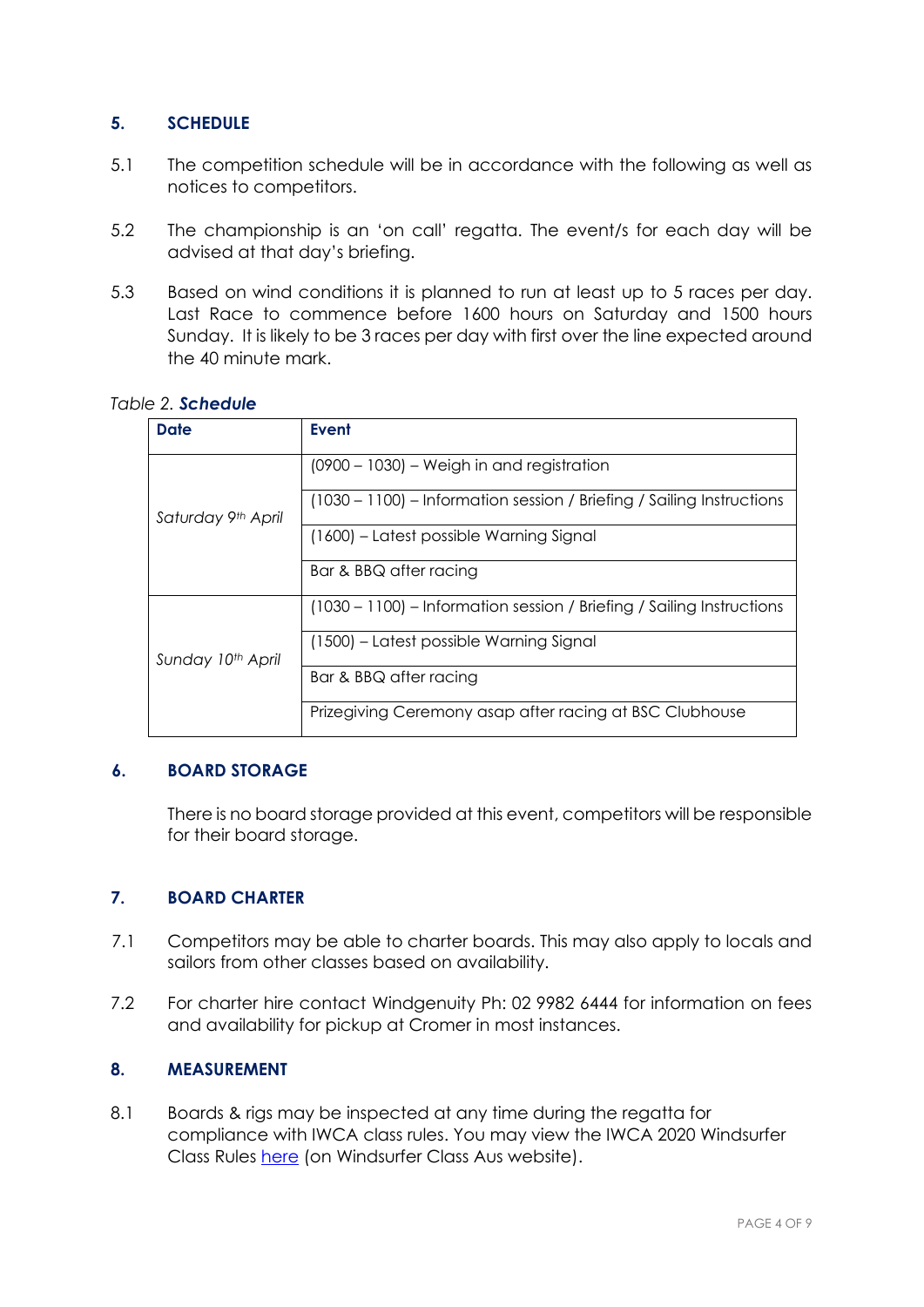- 8.2 **Sail Numbers** IMPORTANT! IN PREVIOUS EVENTS, THERE HAVE BEEN CIRCUMSTANCES OF CONFUSION WITH SAIL NUMBERS. This has caused difficulty for club management recording results on the water accurately and for scorers determining results. In some cases, sail numbers have been noncompliant, non-existent or different to number registered for the event. Please ensure you have a legible sail number affixed to both sides of sail as per class rules and notify organisers asap (before day of event if possible) if you are intending to enter with a number different to originally registered.
- 8.3 Sail number availability. Contact Windgenuity for sail numbers. Ph: 02 9982 6444
- 8.4 Sail Numbers in Australia Guide. Please check Class website under membership for guide to numbering here for info on numbering you may use. Essentially, to ensure you have a unique number, you may use the first 3 digits of your board number or AUS XXXX allocated number. You may check your AWA allocated sailing number here.

#### **9. SCORING**

9.1 Selection of appropriate Division and or Category. It is intended to have floating weight divisions for the following divisions / categories for this event as detailed below.

1 Race will be the minimum required to determine the results for each heat of the series. (This paragraph is not to be over ruled by a Sailing Instruction, the above is only to be changed via an update to the NOR)

| Scoring<br>Code | Division / Category                   | Weight (Kilograms) |
|-----------------|---------------------------------------|--------------------|
| A               | Light Weight Division                 | <b>FLOATING</b>    |
| B               | Medium Weight Division                | <b>FLOATING</b>    |
| $\mathsf{C}$    | <b>Heavy Weight Division</b>          | <b>FLOATING</b>    |
| D               | Super Heavyweight Division            | <b>FLOATING</b>    |
| E               | <b>Women's Division</b>               | NOT APPLICABLE*7   |
| F               | Youth Category                        | NOT APPLICABLE*4,5 |
| G               | <b>Cruiser Category</b>               | NOT APPLICABLE*6   |
| H               | Legend and Ancient Mariner Categories | NOT APPLICABLE*5   |

Table 3. Allocation to appropriate Scoring Division / Category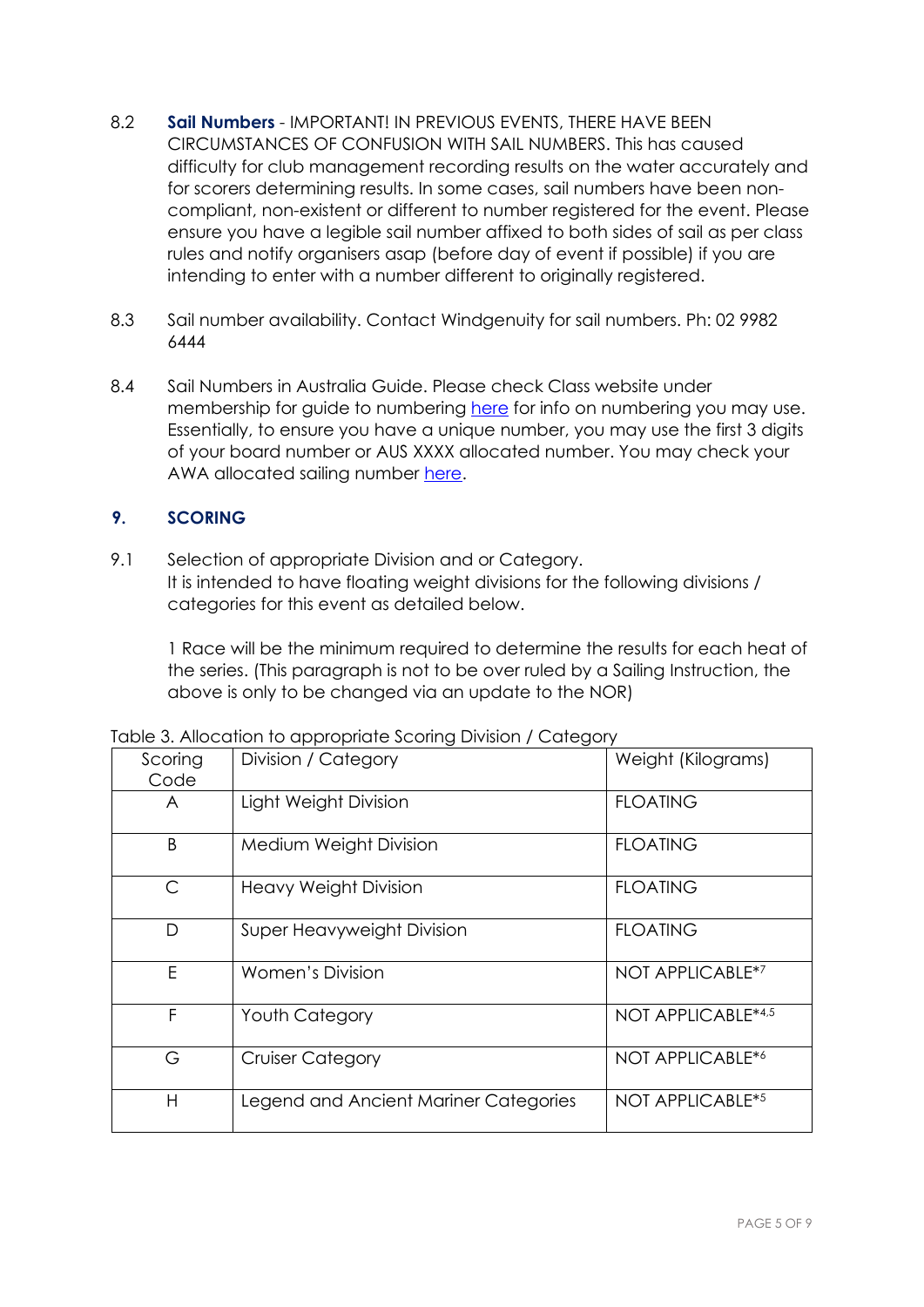#### 9.2 Floating Weights:

- I. Competitors will be divided into up to 4 Divisions (A D) of weight of equal numbers, including Youth.
- II. After the weighing procedure, in case the total number cannot be divided by four, the first category with one competitor more will be determined upon a random draw. In case two competitors have the same weight, the younger competitor will be considered the lighter.
- III. Before the start of the first race, a second weighing procedure may be called for the athletes who have weighed close to the limits of the categories, this is done to ensure competitors are fairly entered into the correct weight divisions.
- IV. Where there is a significant difference between cut-off weights and/or several competitor weights that are close to the limits between divisions, the Organising Authority may, in its absolute discretion, increase or decrease the number of competitors in a division to promote closer and fairer racing.
- 9.2.2 Weighing Procedure
- (i) Weighing of competitors will be conducted during the event registration period on the official scales provided by the Organising Authority.
- (ii) Competitors will weigh in T-shirt and shorts only (no footwear) with all pockets emptied.
- (iii) For this event competitors may use the weight recorded for the NSW Windsurfer Class "Navigator"/Summer Series or Last NSW State Titles. (Special Note Whilst you can use the weight recorded at the previous events listed above, it does not mean you will remain in the same weight division as these events)
- 9.3 Competitors (other than Cruiser Category) are to decide to sail in only one major division (with gender or official recorded weight to be determining factors) which are:
	- 1. Women's\*<sup>7</sup> ,
	- 2. Lightweight
	- 3. Medium Weight
	- 4. Heavy Weight, and
	- 5. Super Heavy Weight
- \*Note 7: Female competitors will have the choice of competing in their respective Weight Division; Women's' Division or Cruiser Category. Awards will be based on scores within their chosen Division or Category only.
- 9.4 In addition to the 5 core divisions there will also be prizes for:
	- 1. Youth Category\*<sup>8</sup>
	- 2. Ancient Mariner Category\*8 (For People who are over 70 at the first event of the series)
	- 3. Cruiser Category\*<sup>10</sup>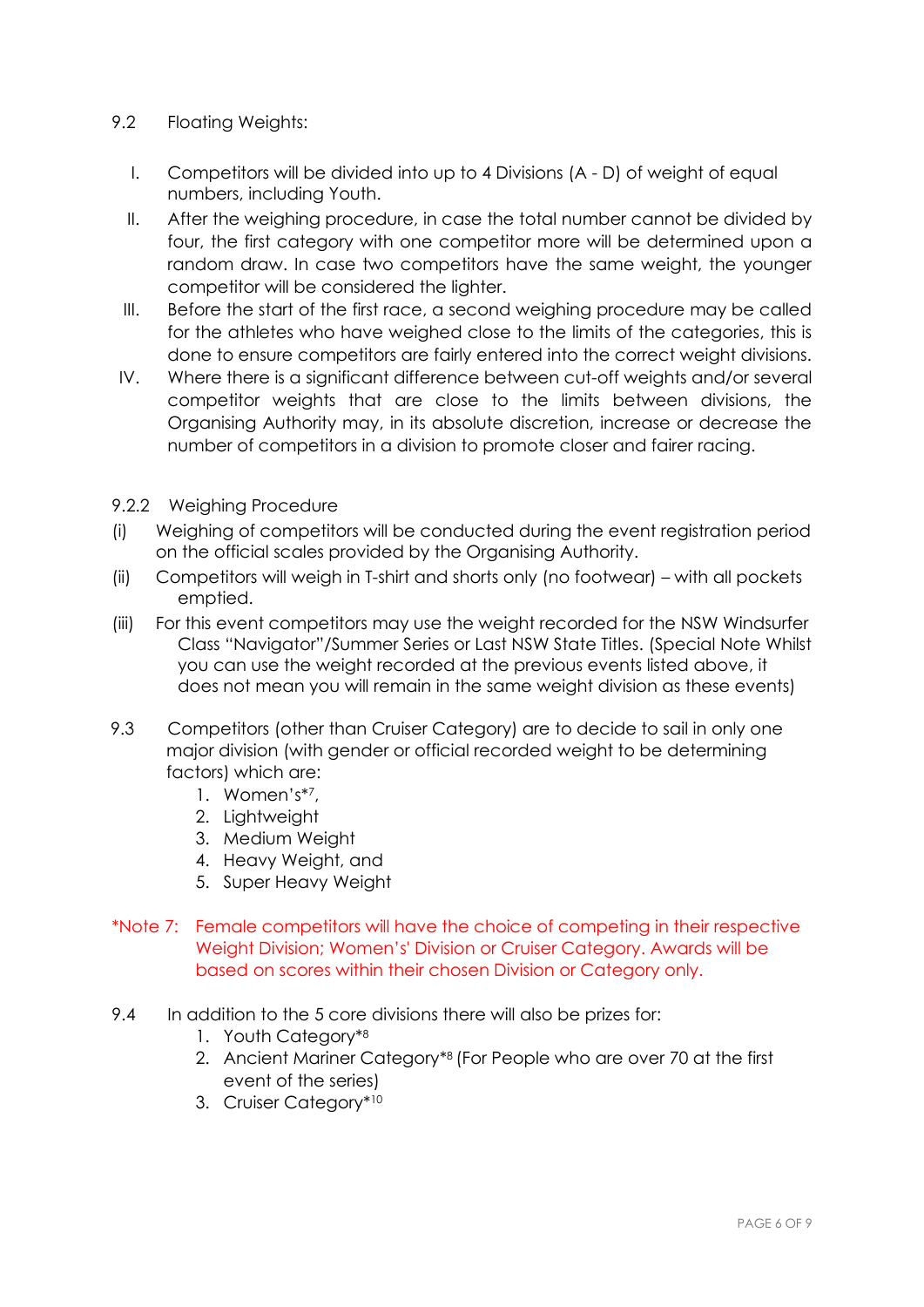9.5 Cruiser Class is intended for less confident or newer windsurfers who may feel they are not up to racing the whole racing course. A shortened course may be implemented for cruisers - depending upon availability and at the discretion of the club's race committee and available resources.

We want new participants to the sport to enjoy themselves and not feel pressured to compete directly against the "gun sailors". It will also assist in completing the course for each race within a suitable time frame so as not to hold up the following race. We have had good success with the cruiser Class entries in the past including at the Toronto Nationals where more than a dozen racers competed in Cruiser class and performed very well.

A great opportunity for you to be involved learn from other sailors and enjoy the fun of simple one design racing and our social activities! Welcome Aboard!

Where there is a split start the cruisers will normally tart with the heavy weights and super heavy weight divisions.

- 9.5.1 If not mentioned at the pre-race briefing Cruisers will do a single lap.
- 9.6 If 5 or more races are completed in an Event then one race can be dropped following RRS 2021-2024.
- 9.6.3 Scoring DNS, OCS, DNF, RET, DNC, BFD, UFD, ZFP, SCP, DNE (not including RDG & DPI).

For races where a competitor earns a lettered score besides DNC, one point will be added to the number of entered division competitors in attendance and racing at the Event. DNC will be scored by adding one point to the largest number of total Series entrants within the respective division, to be determined at the completion of the Series.

9.7.1 Event/Scoring ties.

In the case of a tie between two or more sailors at the completion of either the Event, the sailors' placing will be split according to RRS 2021-24, Appendix A.

9.7.2 Time Limits

The RO may at his discretion apply a time limit of the time for the first sailor to cross the line multiplied by 1.75. For example, if the first board crosses the line in 20 minutes any boards crossing the line may no be counted as finishing if they can not complete ethe course in 35 minutes. The RO is planning to run several classes and it may be necessary to impose time limits for the operation of the regatta. Where a board crosses the line later than the 1.75 multiplier, the RO has discretion to record the board as finishing if it does not impact the event.

#### 9.8 Series Scoring Example: for WINDSURFER LT, ONE DESIGN & ORIGINAL WINDSURFER BOARDS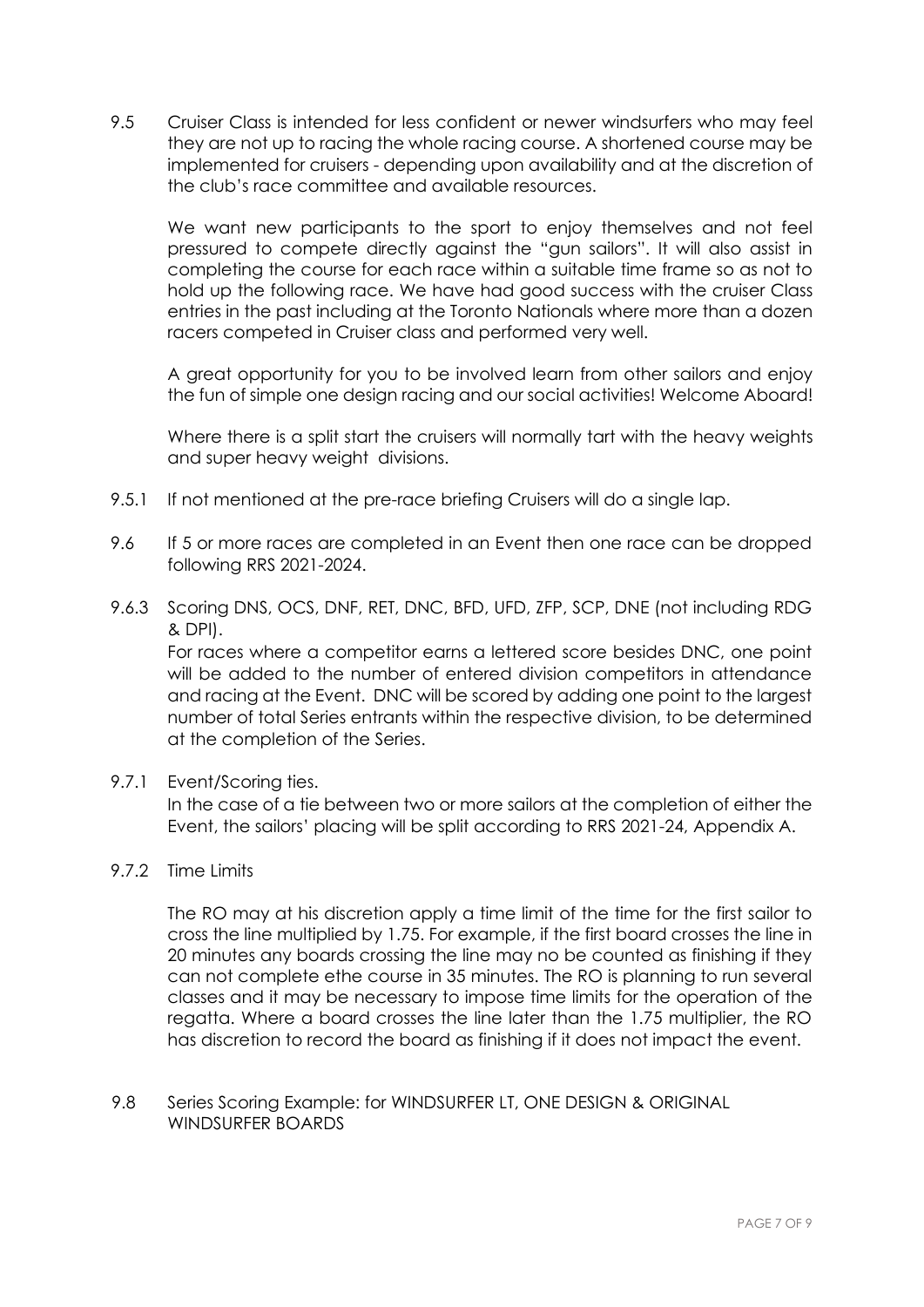#### **10. COVID-19 Regulations and requirements**

- 10.1 Please be aware that COVID requirements can change at any time, we will follow the NSW Government, host club's and any other authorities' guidelines, the following is a general guide.
	- Arrive ready to race;
	- Practise good hand hygiene before and after sailing;
	- Avoid physical contact;
	- If change rooms are open it is still recommended that all competitors arrive dressed and ready to sail and rig early;
	- Stay home if you are unwell, reasonably suspect you may have been exposed to the virus recently, have recently been at an overseas location or interstate where there is a requirement to self-quarantine or if you have been directed to quarantine or stay at home by a health practitioner;
	- If your current health, age or any other reason places you at high risk of complications - should you contract Covid-19, consider your own health and safety as a first priority;
	- Don't share drinks or towels;
	- Sharing of equipment should be avoided and if necessary, it should be kept to a minimum;
	- Shared equipment, if any, should be regularly wiped down and sanitised, as practicable after use;
	- Keep a distance of 1.5 metres where reasonably practicable;
	- Sign on & off;
	- All competitors shall follow the one person per 4 square metres rule ashore to ensure sufficient physical distancing between people; and
	- Competitors are encouraged to use the COVID Safe App.
	- Competitors will be notified wherever possible if any changes to Covid – 19 Regulations or requirements are publicly announced.
	- It is recommended you regularly check the Australian Sailing Covid-19 Information Hub for announcements and ways you can minimise risk of transmission of the Covid Virus. The address link is here: https://www.sailingresources.org.au/covid-19/
	- Please follow and directives by organisers.